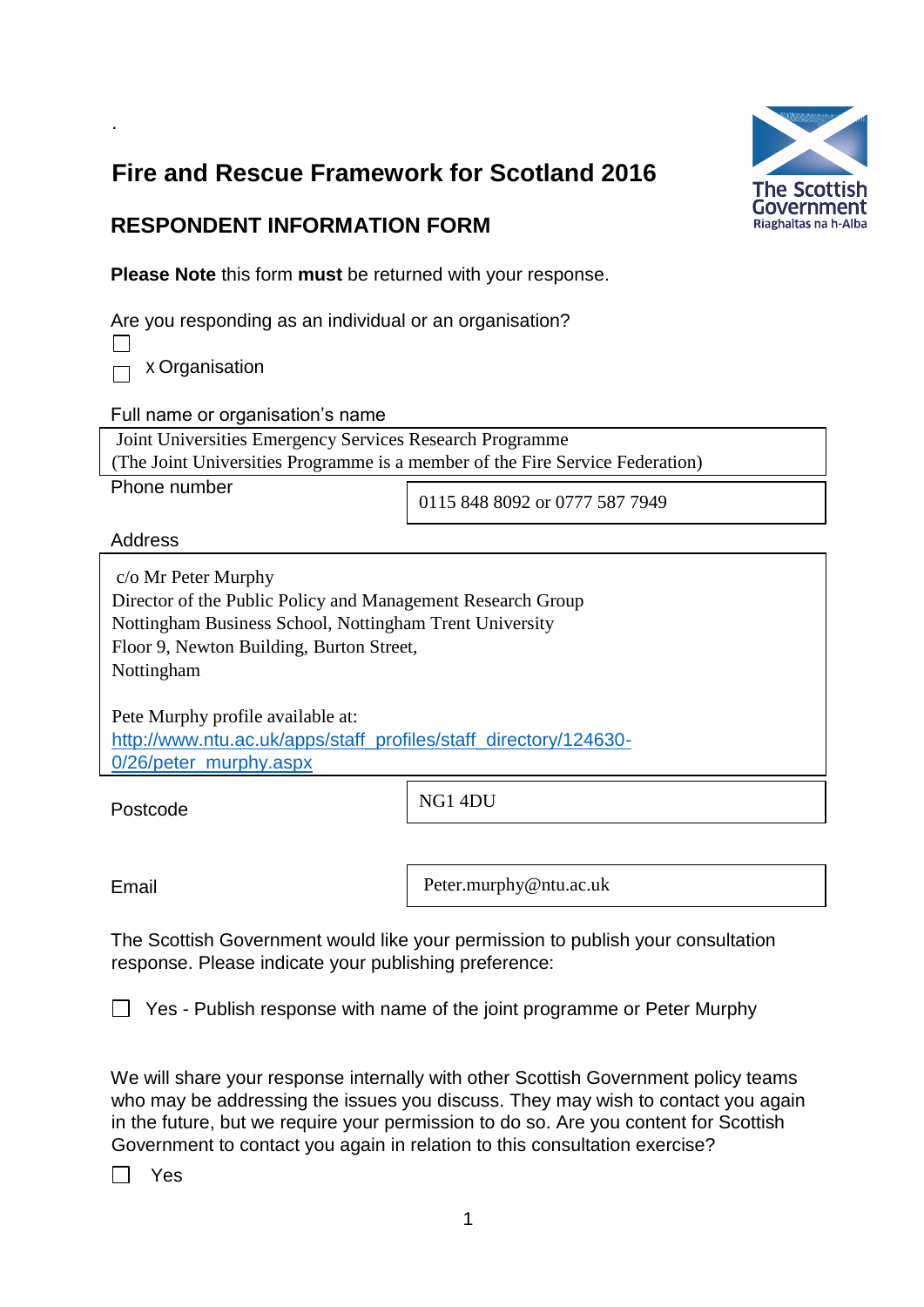### **General Comments and Preamble to more specific comments.**

1.1 We wish to contextualize our later, more specific, comments by submitting the following general views on the new framework overall.

1.2 The draft framework combines a clear strategic approach with a convincing narrative. It is clearly the product of 'joined-up' policy making and should therefore facilitate integrated public service delivery. It embraces holistic system-wide thinking and applies this to both the emergency services and to wider public services in Scotland and demonstrates a 'strategic' and 'integrated' approach to the planning, governance, improvement and delivery of modern public services.

1.3 We believe the current draft framework is a clear improvement and more fit-forfuture purpose than the existing predecessor framework in Scotland. We also believe it is superior to the third National Framework for England 2012, and also the more comprehensive predecessor the second National Framework for England 2008-2011 published in 2008. It is also superior to the equivalent Welsh framework.

1.4 Over the last two years' members of the Joint Research Programme have been *inter alia* undertaking a series of comparative studies between the service in Scotland and the service in England, particularly since the devolution of powers and the recent Police and Fire Reform programme in Scotland. We are also aware of on-going emerging research on comparing the Welsh FRS experience.

1.5 We would be very happy to discuss our emerging findings with the Fire and Rescue Division or the Scottish Service, if you think they may be of use or interest to yourselves.

1.6 Members of the team have also been providing a series of reports and commentaries to the National Audit Office in England on the public assurance, accountability and transparency of locally delivered public services since 2010, which have included the 3 blue light Emergency Services and in particular the Fire and Rescue Services. We would be happy to discuss findings, lessons learned and recommendations from these studies if they are of use or interest to the Division.

#### **Comments on the 'Introduction and Context' section.**

2.1 Although we acknowledge that the draft framework is a timely improvement on its predecessor (which, in our opinion, was more of a transformation plan and change strategy than a national framework), it is also a much better basis for producing the next strategic plan for the service. There are however, a number of detailed or relatively minor areas where we believe it could be improved. Some of these revolve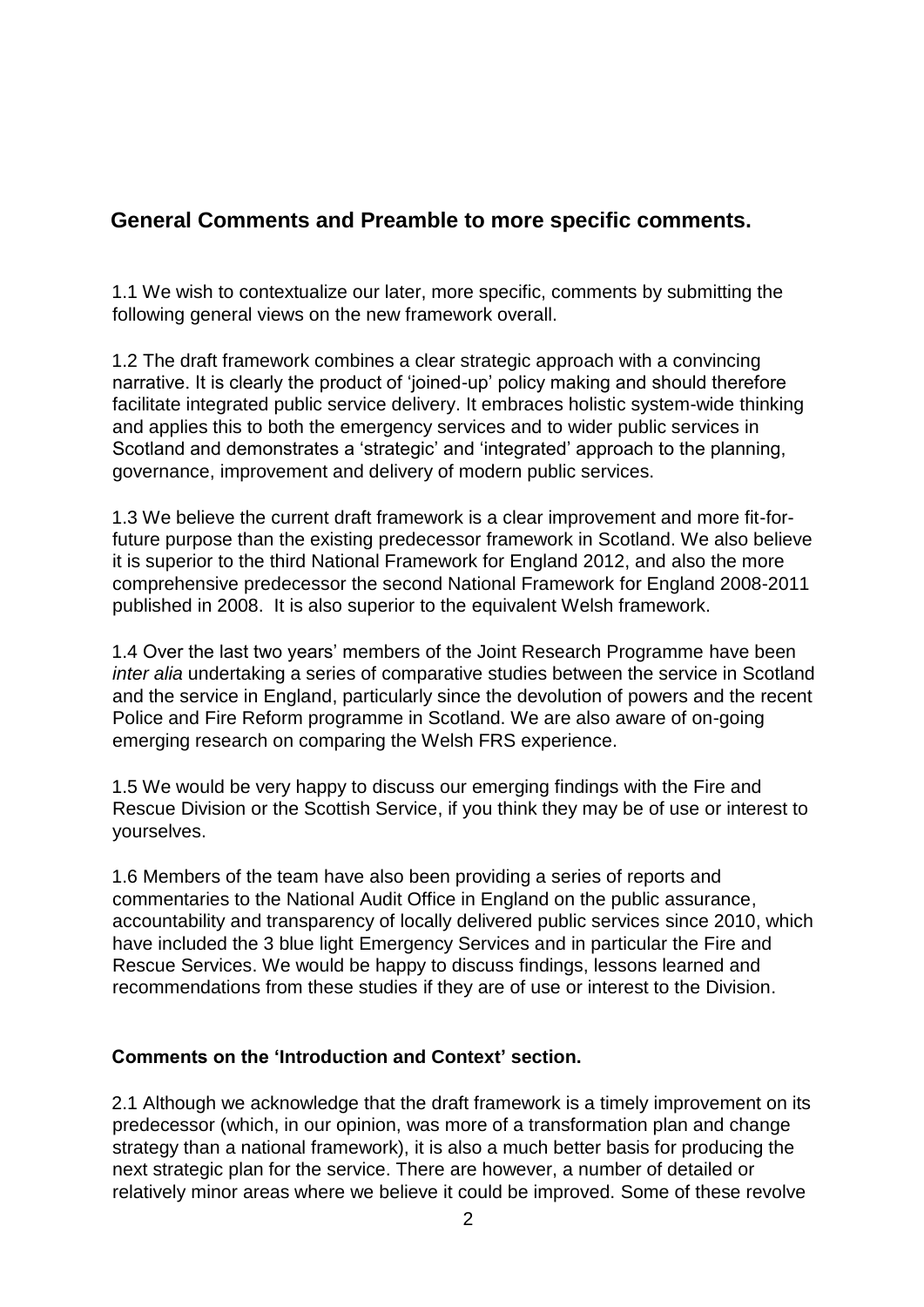around the consideration about what is appropriate for a national framework and what you might reasonably expect to appear in the strategic and/or operational plans developed from the framework.

2.1 Although page 2 states, and summarises in bullet points, the 4 most relevant National Outcomes, this crucial policy context could be better presented with a little more explanatory narrative. It is clearly the second and fourth of these national outcomes (Nos 9 and 16) that are most directly relevant for the framework and the FR Service but, by adopting the numerical order that they appear in, the current presentation underplays their individual importance and ironically the collective importance of all four. An alternative narrative may deal with 9 and 16 and say how they builds upon and support National Outcomes 11, and ultimately, 6.

2.2 The words 'the strategic planning' should be added to the statement identifying the main purpose of the SFRS, on page 2, in our view before the words 'prevention, protection and response…'

2.3 The next paragraph on page 2 could also usefully include the requirement to investigate opportunities to benefit communities as well as identifying and mitigating risks facing communities.

2.4 We strongly support the assumption that the creation of the single service is part of an on-going process and the explicit commitments to build on the four pillars of Christie (page 3) as well as the adoption of an evidenced led approach to changes and improvements to the service. There has unfortunately been a retraction from an explicit evidence led approach in England as well a move away from 'evidenced based policy making' to 'policy based evidence making' in public policy in England. Fire and Rescue Services for various historical and legal reasons have generally been an evidenced led service and we welcome the recommitment to this approach and the reassurance it provides to stakeholders.

2.5 We welcome the clarity and the content of the section on the 'changing context for the SFRS' on pages 3 -5. As with the other parts of this introduction and context section, it provides the public with assurance as to the nature and purpose of a changing service and the key challenges the government believes it is facing. This is necessary for public assurance, accountability and transparency reasons but is also essential for internal and external scrutiny of policy, practice and performance.

## **SPECIFIC CONSULTATION QUESTIONS**

1. Do you agree with the 10 strategic priorities attached in **Annex A** to the Fire and Rescue Framework for Scotland **2016**?

Yes - subject to some minor amendments and an omission.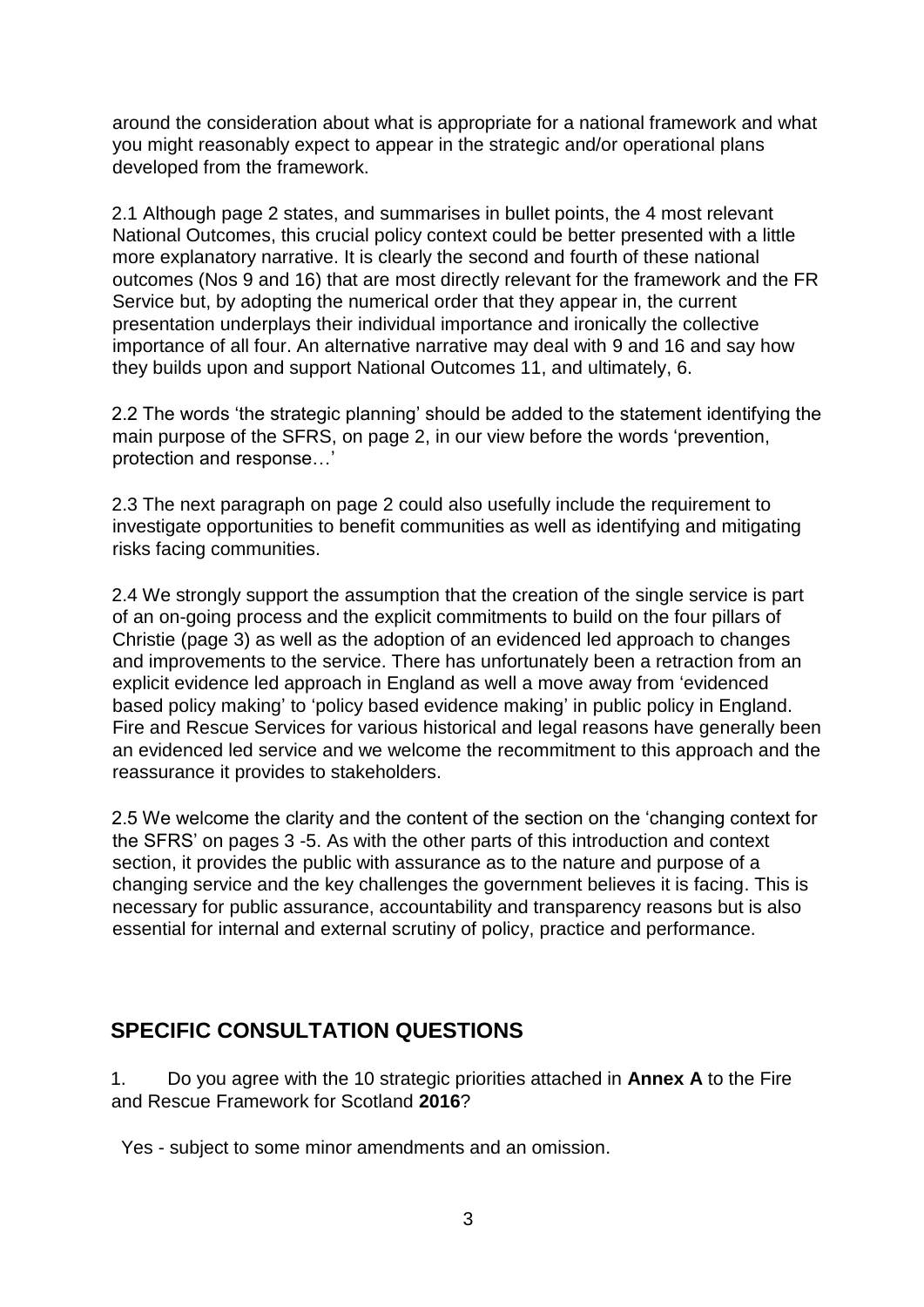We agree with the principal of setting the strategic priorities out in the framework and we agree with the vast majority of their content.

We believe that some are excellent as drafted (e.g. Strategic Priority 9) but there are minor drafting or wording improvements that could be made to others (e.g. 2,3,6 and 10) and we are not convinced that 8 (Unwanted Fire Alarm Signals) is appropriate for a national framework, as opposed to a strategy or operational plan.

The issue of reducing false alarms is clearly capable of being covered under Strategic Priority 1 Performance Measures to support the strategic plan and it appears more of an issue for a strategic or operational plan for the service.

We will identify potential wording changes (including suggested changes to the Strategic Priorities) in our responses to the various individual section given below.

2. Do you agree with the text set out in the sections **Protecting Communities** and **Prevention and Protection**, in Chapter 1 of the Fire and Rescue Framework for Scotland **2016**?

Yes – subject to minor amendments

We agree with the text in general but would have preferred the stronger more precise obligation to 'lead and manage continuous improvement' to be included within this section as and where it is appropriate. In a few places, phrases such as 'continue to fulfil'; 'has a role'; and 'fully contribute' are used which are not as dynamic nor as reassuring about the service being proactive.

Although we accept the lead and manage phrase will not always be appropriate particularly in contexts where there is mutual and several responsibilities and/or where FRS are clearly not the appropriate service to lead on an issue.

3. Do you agree with the text set out in the section, **Responding to Incidents**, in Chapter 1 of the Fire and Rescue Framework for Scotland **2016**?

Yes - subject to minor amendments.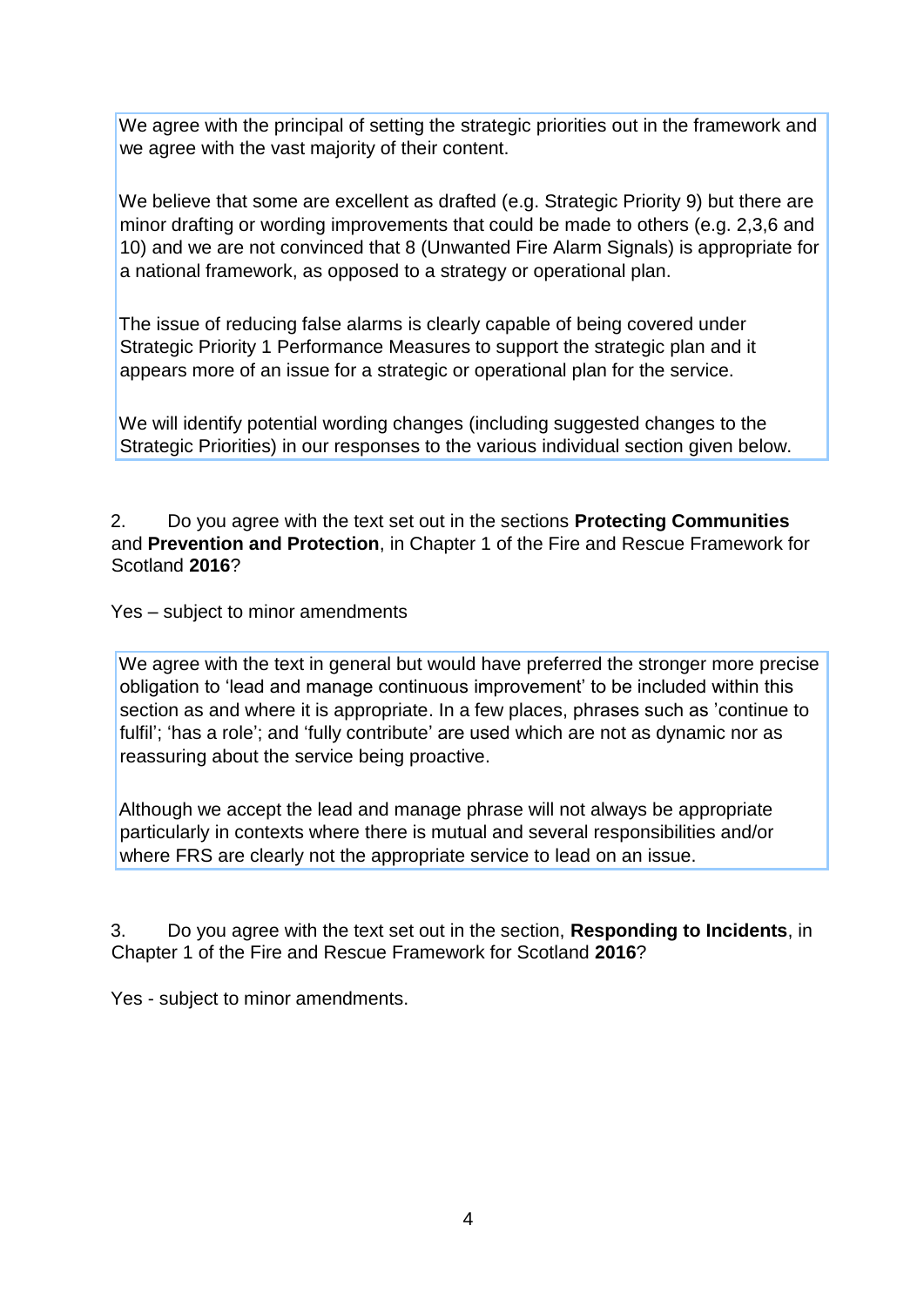We would prefer the phrase 'economic, efficient and effective' to be used whenever it is appropriate rather than relying on one of the three elements of the former Audit Commissions definitions. Thus, we would prefer a commitment to an economic, efficient and effective emergency response to fires and other incidents, as central to the purpose of SFRS on page 8 rather than just an effective emergency response.

We would also prefer to see the phrase 'continuously improve and regularly review' included in Strategic Priority 3 rather the just the word 'evolve' (page 9).

We particularly commend the use of 'optimal' in this Strategic Priority. In a dynamic multi variate and multi-agency environment optimisation (of inputs, outputs and/or outcomes) is often the most appropriate objective.

4. Do you agree with the text set out in the section **Managing Risk**, in Chapter 1 of the Fire and Rescue Framework for Scotland **2016**?

Yes - subject to minor amendments

As assessing and managing risk is so central you may consider a little more narrative might be helpful for the public. The pattern of risk and the response to risk is driven by a gravity model for buildings and premises and individual and community risks assessments embedded in the IRMP process for domestic dwellings. As risk patterns change almost continuously a commitment to regular review would also seem appropriate in this section.

There are good commitments to information sharing and management in this section (page 9). but it doesn't say how and where the information will be made available. It also doesn't mention independent scrutiny and improvement although they are both strongly implied.

Risk registers and response are generally 'nested' integrated at local regional and national levels – mention of this on page 10 would help provide reassurance to the public.

The pattern and nature of risks are of paramount interest to the insurance industry who are clearly a key stakeholder for the service yet they are not mentioned in this section (or anywhere else in the framework)

5. Do you agree with the text set out in the section, **Evidence Based Decision Making**, in Chapter 1 of the Fire and Rescue Framework for Scotland **2016**?

Yes – subject to very minor modification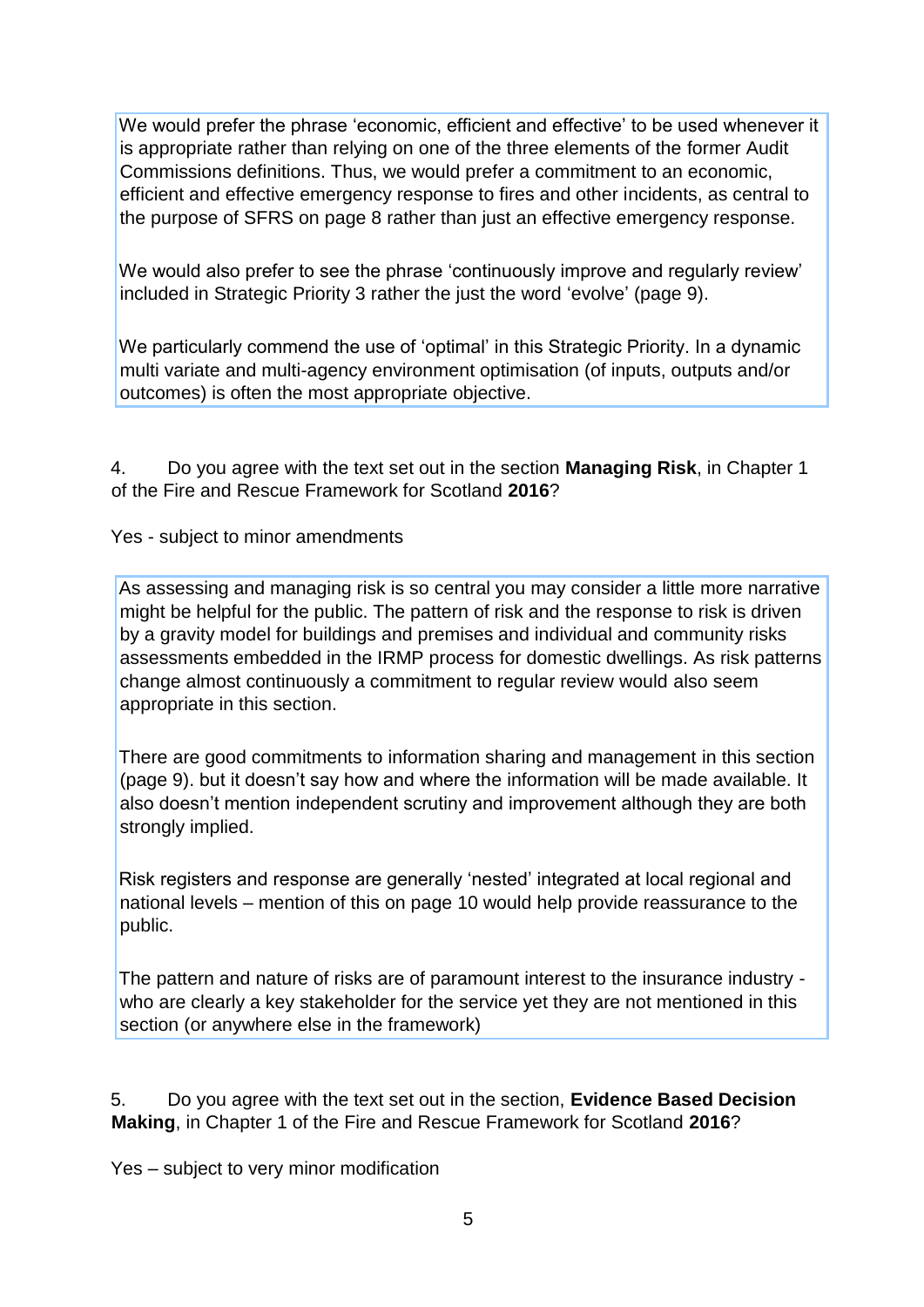As mentioned above, we strongly support and applaud the commitment given in this section to evidence based decision-making. The one issue we would have with this section is the weakness of the phrase to 'work with partners to foster a commonsense approach to inter-agency data and information sharing'. The paragraphs on data sharing should be drafted on the assumed premise that relevant inter-agency data will be freely shared and agencies are under a duty to produce and facilitate the sharing of such data.

6. Do you agree with the text set out in the section, **Working with Others**, in Chapter 1 of the Fire and Rescue Framework for Scotland **2016**?

Yes – subject to very minor modification.

There is an excellent explanation and logic to this section. Our only comment relates to investigating options for sharing premises, assets and services particularly with police and ambulance services. The framework could give an indication of which of the three organisations (Police, Fire or Ambulance service) that the government considers should take the lead on this issue over the next period? All three are facing considerable challenges so, in order to generate momentum on this issue, it might benefit all three if lead responsibility was established.

7. Do you agree with the text set out in the section, **Local Flexibility**, in Chapter 1 of the Fire and Rescue Framework for Scotland **2016**?

### Yes

This section might have mentioned/explained the considerable differences between the services in remote and island communities and those in Glasgow and Edinburgh. Our recent research has confirmed the improved relationship with COSLA and the Local Authorities mentioned in the excellent final paragraph of this chapter,

8. Do you agree with the text set out in the section, **Driving Improvement and Realising the Benefits of Fire Reform**, in Chapter 2 of the Fire and Rescue Framework for Scotland **2016**?

Yes – subject to two minor modifications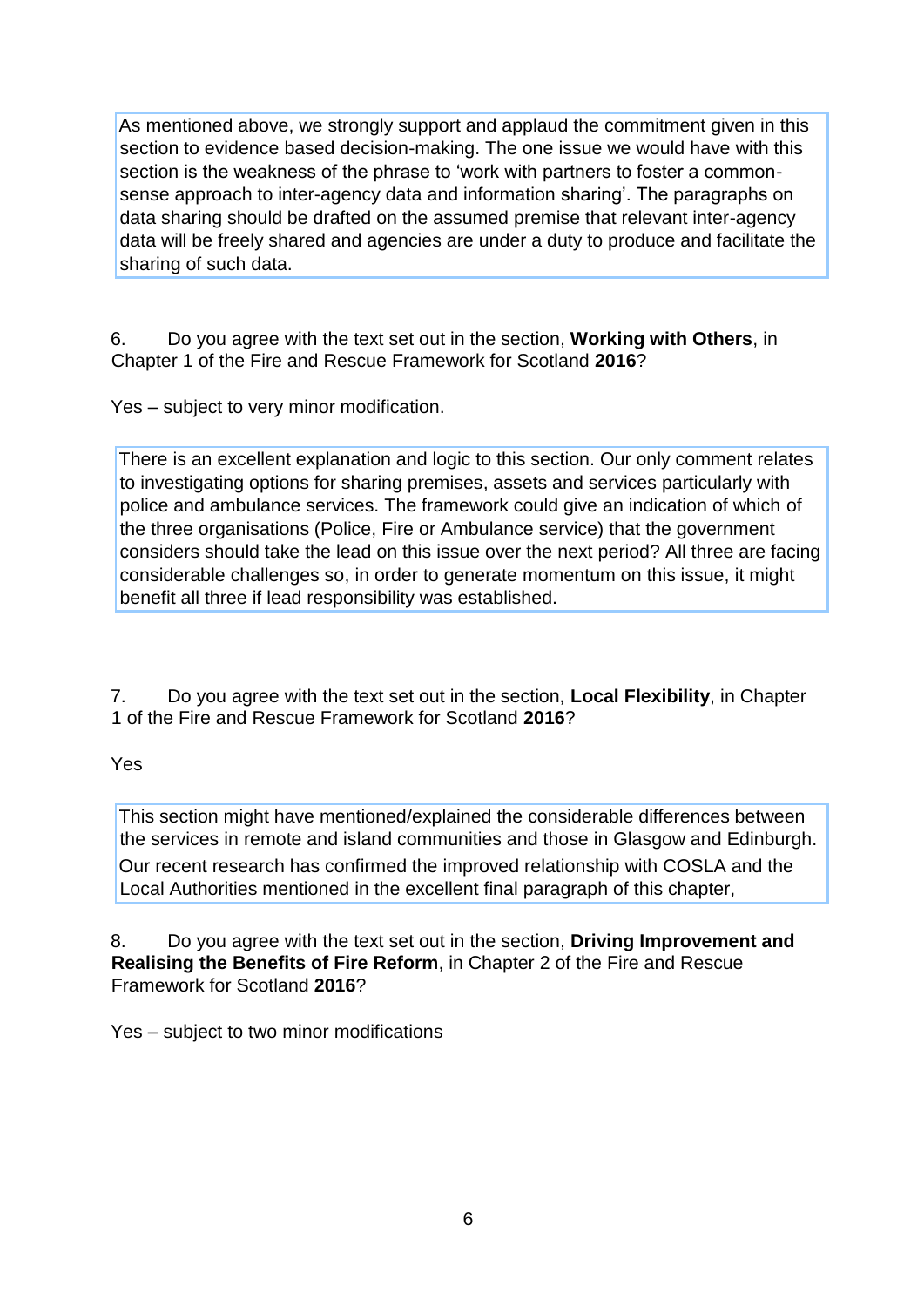In Strategic Priority 6, our suggestion would be to replace the word 'tracked' with the more desirable 'publically reported', which we hope is self-explanatory.

In an outcome based framework or strategy, 'benefits realisation' becomes part of the rationale for investment or policy direction rather than just a dimension of a project.

9. Do you agree with the text set out in the section, **The Future Role of the Firefighter: Productive use of Capacity**, in Chapter 2 of the Fire and Rescue Framework for Scotland **2016**?

Yes – subject to minor modifications

The first section (on page 15), refers exclusively to tangible assets. Some of the Fire Services most valuable assets are non-tangible assets such as its trust, reputation and the services relationship to the public – both locally and nationally. These also need maintaining if optimum use of capacity is to be achieved.

While some mention of the OHCA strategy as an example may be justified– there is too much detail included in this section for a framework document.

10. Do you agree with the text set out in the section, **Modernising Emergency Response**, in Chapter 2 of the Fire and Rescue Framework for Scotland **2016**?

Yes

We are aware of on-going research at Nottingham Trent University into the operation of the Retained Duty System in England. You may find its outcomes of use or interest. The finding are currently emerging and should be available from June 2016.

11. Do you agree with the text set out in the section, **Telecommunications Systems: Current and Future Use**, in Chapter 2 of the Fire and Rescue Framework for Scotland **2016**?

Yes

**None** 

12. Do you agree with the text set out in the section, **Unwanted Fire Alarm Signals**, in Chapter 2 of the Fire and Rescue Framework for Scotland **2016**?

No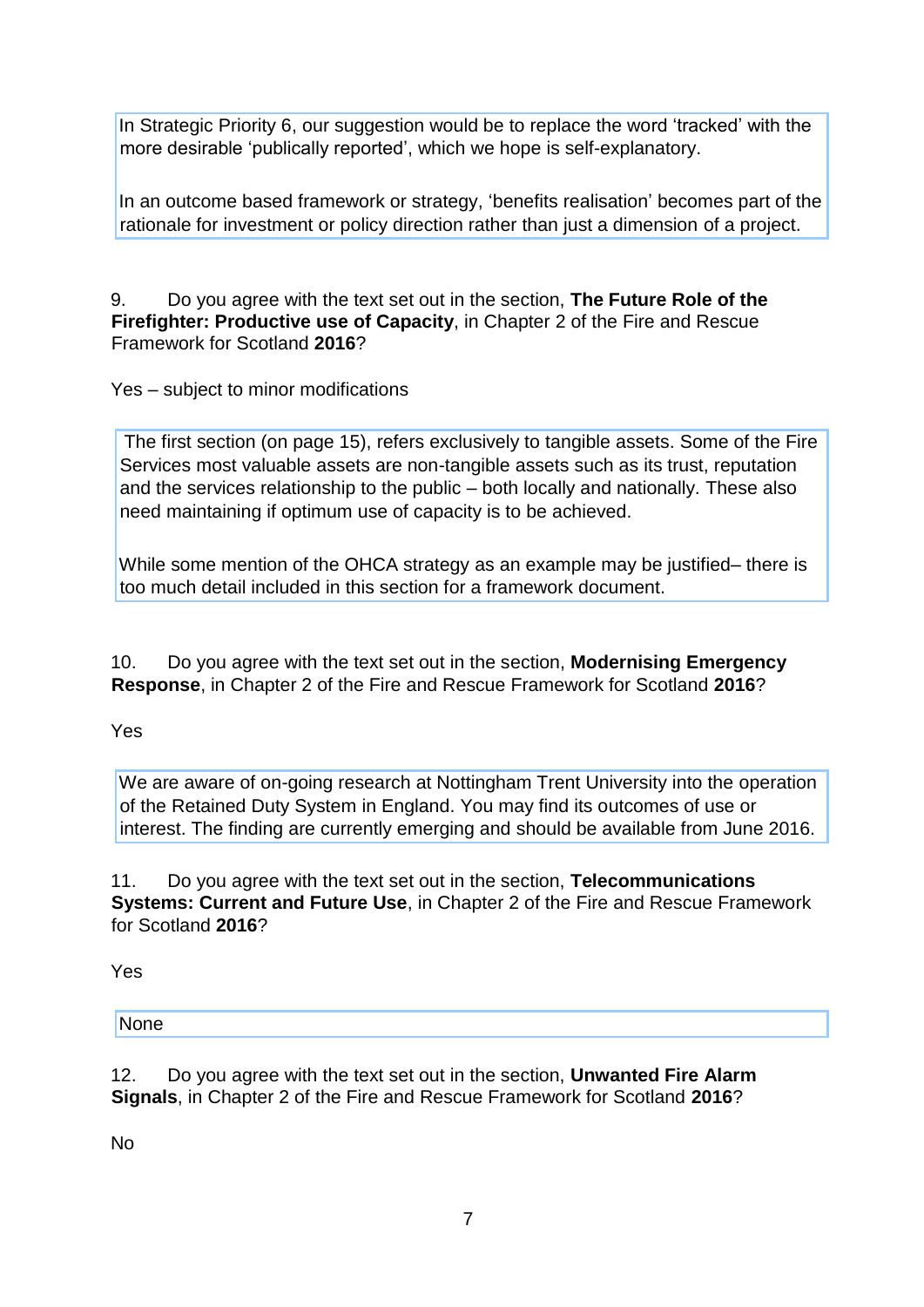We are not convinced that this proposal – essentially developing a recording process and then taking steps to reduce overall numbers – is appropriate in the framework. It is clearly an important issue but more appropriate for the strategic and/or operational plans that will follow the framework.

13. Do you agree with the text set out in the section, **Managing Performance**, in Chapter 3 of the Fire and Rescue Framework for Scotland **2016**?

Yes – with minor modification

The wording of Strategic Priority 9 is excellent.

The text needs to include a commitment to public assurance, accountability and transparency as these are necessary but on their own are not sufficient for an appropriate level of public assurance.

One of our members (Pete Murphy) has recently provided research and advice to the National Audit Office, on the public assurance, accountability and transparency (and the risks to services achieving value for money), being achieved by 'locally delivered' public services in England in 2010-2015.

These assessments and conclusions could be shared with the policy team if it is thought this would help the development of the framework. The locally delivered public services that were covered in the assessment for the NAO where, Local Government, Healthcare, Police and Fire and Rescue.

14. Do you agree with the text set out in the section, **Developing Capacity**, in Chapter 3 of the Fire and Rescue Framework for Scotland **2016**?

Yes- with a minor modification

We are not sure that the phrase 'an employer of choice' is meaningful to anyone outside the professional community of interest. You may wish to use another phrase to get this point across.

15. Do you agree with the text set out in the section, **Equalities and Human Rights**, in Chapter 3 of the Fire and Rescue Framework for Scotland **2016**?

Yes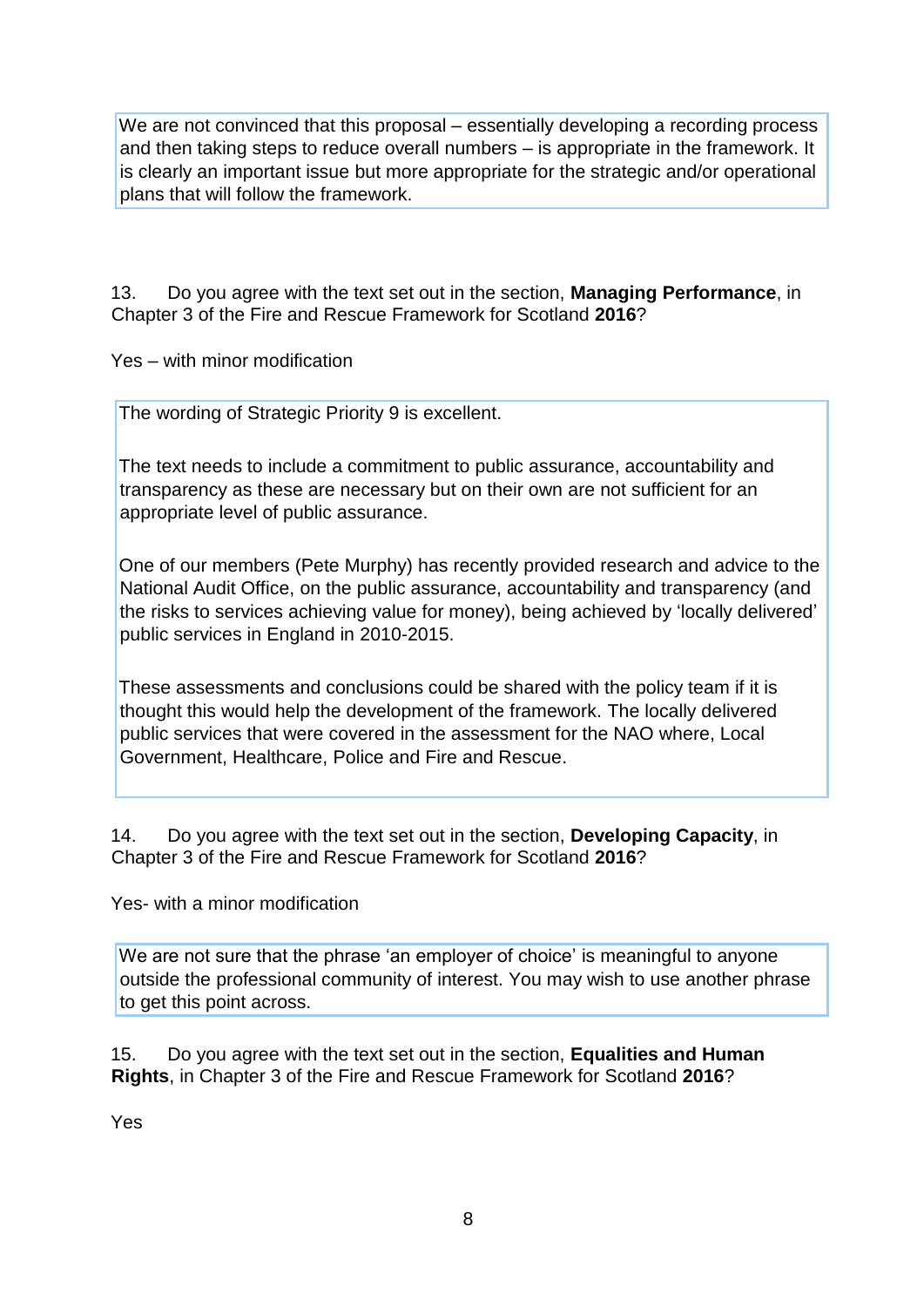Scotland is widely considered to be one of the most forward thinking administrations on these issues. It is therefore commendable that the framework acknowledges inadequacies and provides a strong framework and clear signposting for tackling these issues.

16. Do you agree with the text set out in the section, **Community Empowerment and Community Planning** in Chapter 3 of the Fire and Rescue Framework for Scotland **2016**?

Yes

This is very clear and straightforward.

17. **Annex B** includes the 2013 Framework Targets and we would like to hear your views on whether these should be kept, dropped or amended. We would also like to hear if you think that any new targets should be added for example reduction of unwanted fire alarm signals or how better to measure the economic impact of nondomestic fires?

Our view is that targets and measures would be best included in the strategic and operational plans required of the service.

The governments priorities and the National Outcomes are very clear and are articulated in the frameworks Strategic Priorities. Strategic Priority 1 suggests a discussion/negotiation process to turn these into performance measures – which might include targets – although 'targets' are not the only way to achieve service improvements.

In fitting with a collaborative approach and inter-agency working an appropriate basket of targets and indicators would include a number of 'joint targets'.

The current suggestions appear to be very traditional, unsophisticated and exclusively quantitative targets. These would be clearly inadequate on their own, as they do not reflect the width and scale of the organisation services nor the ambitions and objectives of the service and its strategic stakeholders.

There is no real justification or explanation of how the possible targets have been arrived at or whether they are realistic, feasible or achievable. They look like the product of a process of counting what can be counted not 'counting what counts' Implemented in this form some are likely to be counter-productive.

Unlike the framework itself, which appears to be at the forefront of framework thinking and design and the shaping of policy to encourage delivery and improvement these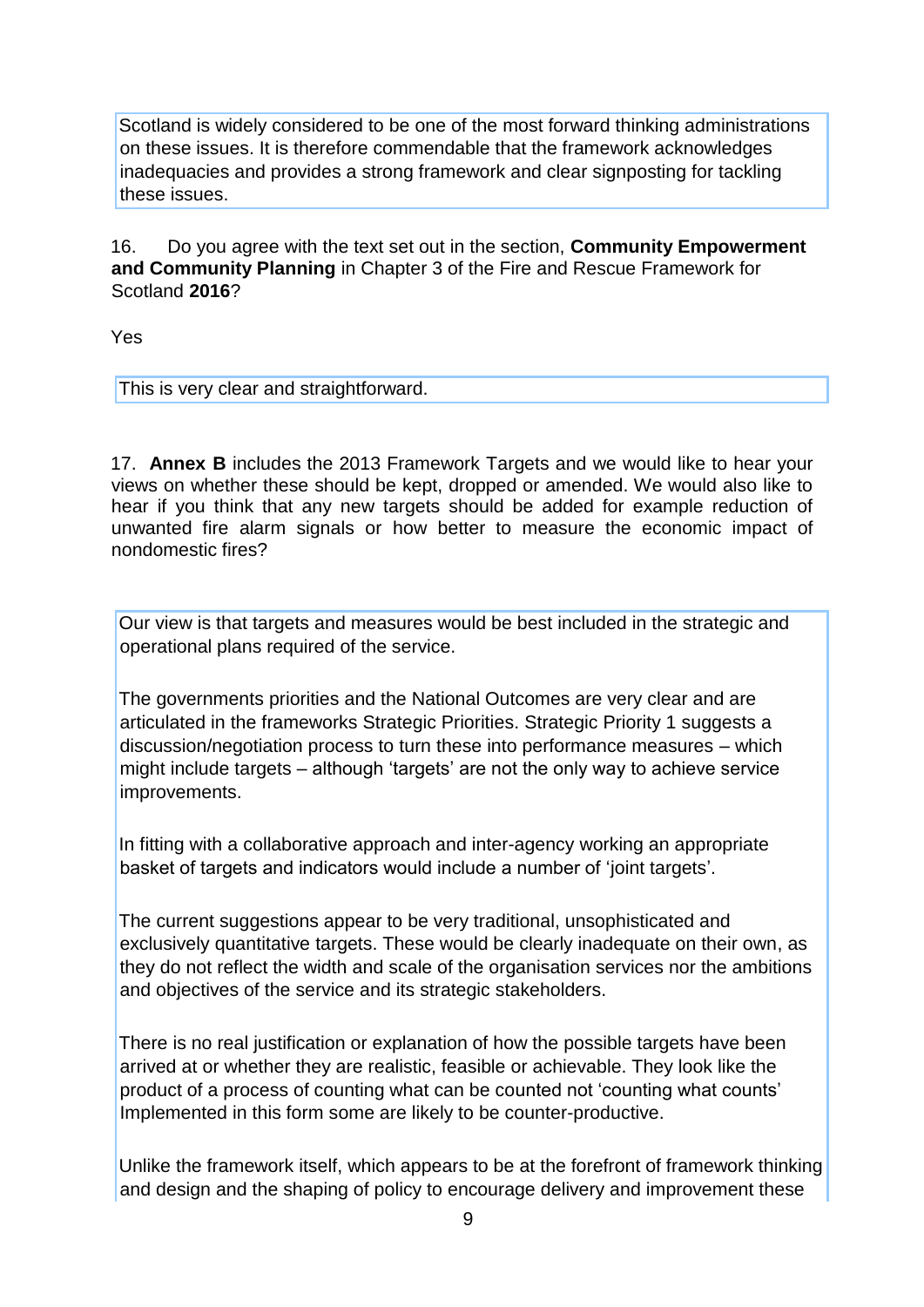examples clearly do not reflect the latest thinking in performance indicators, measurement, management and monitoring. They likely to be interpreted as a reflection of top down command and control micro management from a discredited era that should have passed. (An issue highlighted by Audit Scotland in its 2015 report on the service.

A fully representative, sophisticated basket of indicators should be developed for 'nesting' into the strategic and operational plans already called for by the government.

The best way of assessing the impact of fires is to undertake a social return on investment type appraisal (this will be helped by engaging the insurance industry).

## **ANNEX B**

# **FIRE FRAMEWORK FOR SCOTLAND 2013 – TARGETS**

### **1. Fire casualties**

Reduce the rate of fire fatalities and casualties (excluding precautionary checks) per million population by 5% a year based on the previous 3 year rolling average.

### **2. Reducing special services casualties**

Based on a 3 year rolling average, reduce the rate of casualties and fatalities per million population, each year. Special services to be included:  $\Box$  Road Traffic Collision;

- other transport incident;
- flooding;
- rescue or evacuation from water; and
- other rescue/release of persons

### **3. Reducing the number of accidental dwelling fires by 10% each year**

Comparing a three year rolling average against the previous 3 year average, reduce the rate of accidental dwelling fires per 1,000 households by 10% each year.